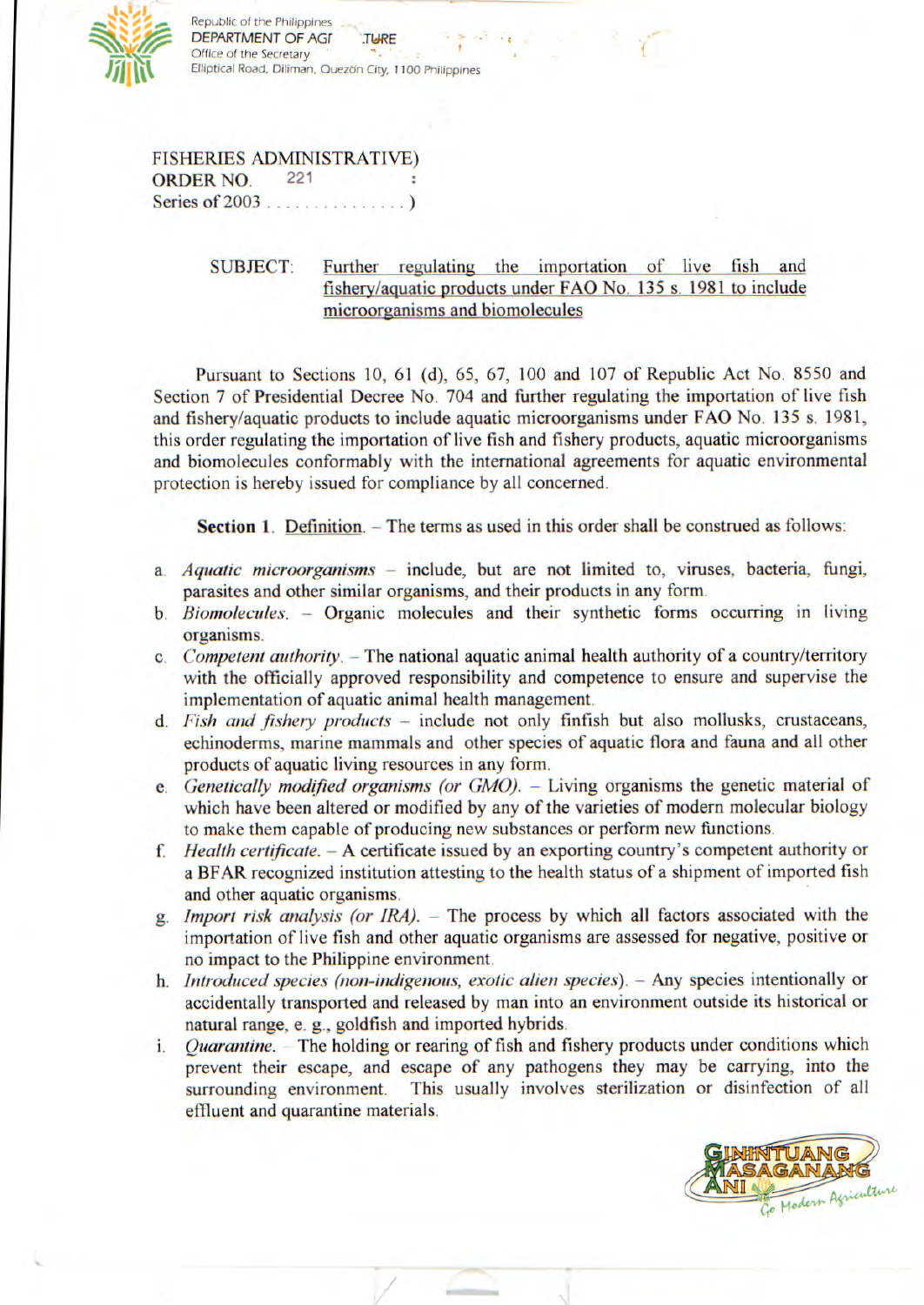- *j. Risk.* Probability of negative impact on live fish/aquatic organism's health, public health, environmental biodiversity, and habitat and/or socio-economic investments.
- *k. Transferred or transplanted species.* Any species intentionally or accidentally transported by man within the established or historical range of species (i.e., milkfish or *Chanos chanos).*

Sec. 2. Coverage. - This order shall cover the importation of live fish and fishery aquatic products, aquatic microorganisms, biomolecules including GMOs and endangered species subject to the agreement and regulations of the Bureau of Plant Industry, Bureau *of*  Animal Industry, Protected Areas and Wildlife Bureau, Bureau of Food and Drugs, and other concerned offices and agencies.

Sec. 3. Categories based on risk. - Upon receipt of the application for an import permit, the legality of importation of live fish shall be determined based on the CITES, to be categorized as follows:

- *a. Low risk species.* Species, such as aquarium fish, that are perceived to present no ecological, genetic and disease threats to native Philippine species and to aquaculture.
- *b. Medium risk species.* Species used in aquaculture or in aquarium or ornamental fish grade considered by BFAR to pose potential environmental impact. This may include species both native or transferred species and previously introduced species in natural bodies of water.
- *c. High risk species.*  Exotic species known for its potential use for food or sport which have not been introduced in Philippine waters, to include fish for aquarium/ornamental trade that may most likely pose adverse environmental impact. This may include exotic species for food or sport that have been introduced into the country but with limited distribution and GMOs and species the eradication or restriction of which is considered desirable.
- *d. Prohibited or banned species.* Species banned for importation under national and international laws or agreements. This includes exotic species the importation of which is prohibited due to their known adverse effect on local fauna, human health and the environment.

**Sec. 4.** Prohibition. - It shall be unlawful to import or cause to be imported live fish and fishery products, aquatic microorganisms and biomolecules without a valid license or permit therefor issued by the Director of BFAR.

Sec. 5. Filing of application to import. - The importer shall file a duly accomplished application with the BFAR at least five *(5)* working days prior to the importation of low risk species while ten (10) to fifteen *(15)* days for medium risk species upon payment of an application fee of one hundred fifty (P150.00) pesos, non-refundable, together with the following documents: (a) Pro-forma Invoice, and (b) Business Permit or Articles of Incorporation and By-Laws of Incorporation duly approved by the Securities and Exchange Commission. The decision to import high risk species will be given thirty (30) days after upon evaluation of the proposal and other documents which may be required by the IRA Panel.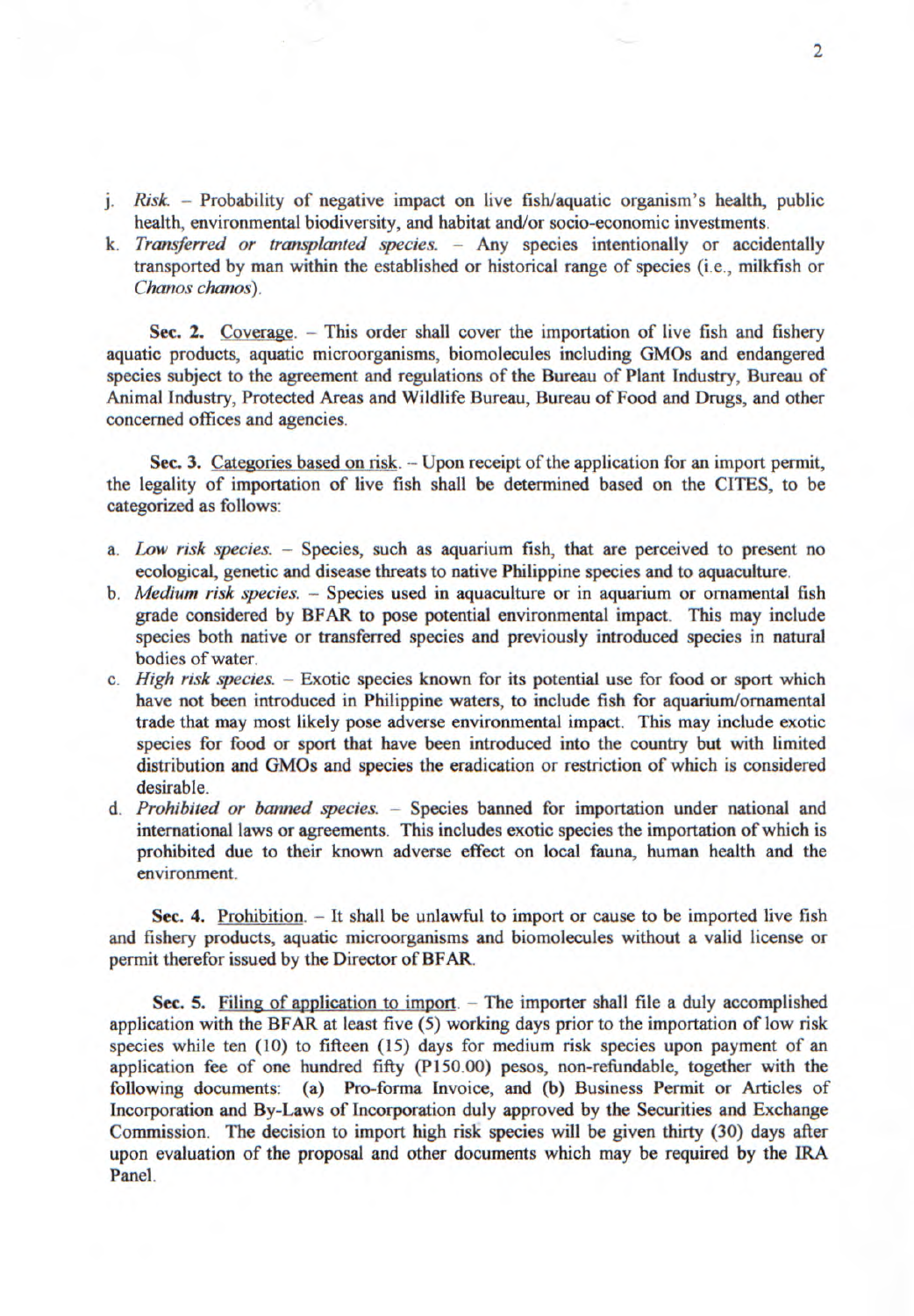Requests for importation of prohibited species shall be rejected.

Sec. 6. Review. - All importation of live fish and fishery products, microorganisms and biomolecules shall be subject to review by the IRA Panel created by the BFAR Director which shall categorize whether they are low, medium, high risk, or prohibited species. The Panel shall serve as the secretariat and clearing house of all IRA cases and may tap a group of experts to resolve individual cases whenever necessary.

The Panel shall be chaired by a fish health officer who has the expertise on import risk analysis and shall have five *(5)* permanent members to be appointed by the BFAR Director who shall have the following minimum qualifications:

- a. one member shall be a member of the Philippine Bar;
- b, one member shall be a fish health officer;
- c. one member shall be a regulatory fisheries quarantine officer;
- d. one member shall be a member of NFARMC; and
- e. one member shall be a fishery biologist (on call depending on this expertise)

Sec. 7. Importation requirements. -

- a. *For low risk species. Duly* accomplished form. Risk analysis shall not be required except when there is a reported significant disease outbreak in the country of origin.
- b. *For medium risk species.* 
	- 1) Duly accomplished application form;
	- 2) Duly accomplished proposal form with emphasis on health, ecological and genetic impacts of the proposed importation;
	- 3) Import risk analysis by the IRA Panel;
	- 4) Health certificate from the competent authority of the country of origin to be presented upon arrival of the consignment at the NAIA or other designated ports of entry. On a case to case basis, BFAR may specify certification requirements for individual species and/or shipments to ensure freedom from specified diseases as deemed necessary; and
	- 5) The quarantine and inspection requirements shall be based on the decision of the BFAR IRA Panel which may require a quarantine period of 24 - 28 days on a case to case basis after the release of the shipment from the airport to the BFAR's quarantine facility, with costs to be borne by the importer.
- c. *For high risk species.* 
	- I) Duly accomplished application *form;*
	- 2) Duly accomplished proposal form with emphasis on health, ecological and genetic impacts of the proposed importation;
	- 3) Import risk analysis by the IRA Panel;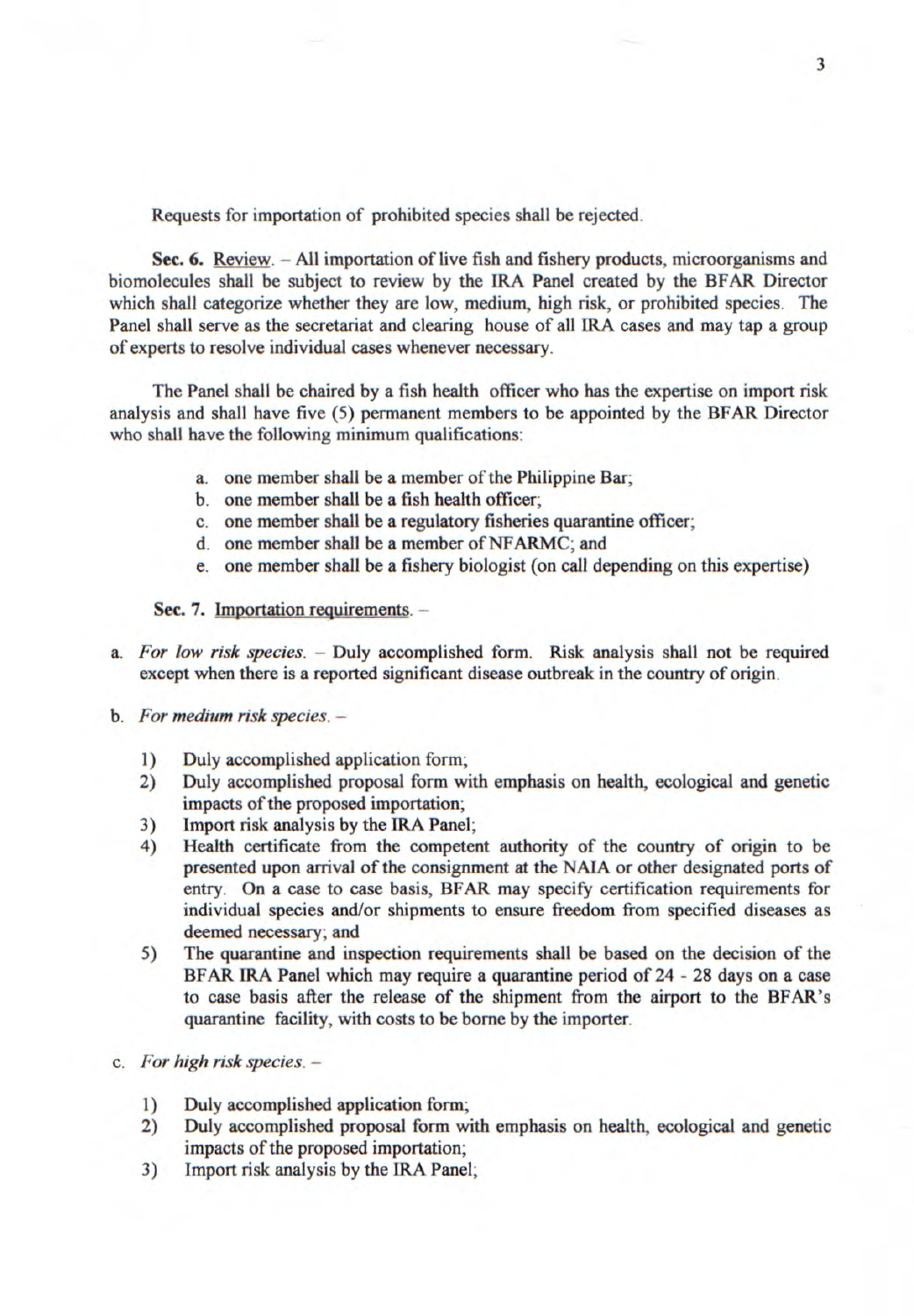- 4) Health certificate from the competent authority of the country of origin to be presented upon arrival of the consignment at the NALA or other designated ports of entry. On a case to case basis, BFAR may specify certification requirements for individual species and/or shipments to ensure freedom from specified diseases as deemed necessary; and
- 5) Quarantine and inspection until the first generation (F1) offspring for high risk species (to be imposed after release of the shipment from the airport to the BFAR quarantine facilities with costs to be borne by the importer.
- d. The prohibited species, based on a list prepared by the IRA Panel, shall not be issued any import permit.

Sec. 8. Issuance and duration of import permit. - An import permit shall be issued by the BFAR Director for every shipment after an application therefor has been filed and all requirements pursuant to this order have been satisfied. Such permit shall expire thirty (30) days after its issuance.

Sec. 9. Inspection. - Upon arrival, the consignment shall be subjected to the following inspection requirements:

- a. The importer shall submit the original copy of the import permit, photocopies of the pro-forma invoice, packing list and airway bill (bill of lading) to the BFAR Fisheries Quarantine Officer for low, medium and high risk species. In the case of medium and high risk species, a copy of the health certificate shall accompany each consignment/shipment. This shall also apply to handcarried shipments. Consignments not accompanied by import permit and/or health certificate shall be confiscated and destroyed.
- b. The Fisheries Quarantine Officer shall check the species identity and conduct visual inspection. If the fish is clearly unhealthy, he shall require the consignee to treat the shipment in the importer's holding facility under the supervision of a fish health officer or if the unhealthy fish poses high risk of contaminating healthy stocks, the shipment shall be confiscated and destroyed. A laboratory examination of the shipment shall be conducted by the BFAR Fish Health Officer at the expense of the importer.

Sec. 10. Transitory provision. - High risk and prohibited species which have already entered the country without any valid import permit prior to promulgation of this order shall be monitored and evaluated by the IRA Panel and those that are found to be causing any adverse effect on the local fauna, human health and environment shall be confiscated for destruction.

**Sec. 11.** Penalty. - Violation of this order shall subject the offender to the penalty of eight (8) years imprisonment and a fine of eighty thousand pesos (P80,000.00) including the destruction of the live fish and fishery products or forfeiture of the non-live fishery species in favor of the BFAR for its disposition: *Provided,* That the offender shall also be banned from being members or stockholders of companies currently engaged in fisheries or in such companies to be created in the future.